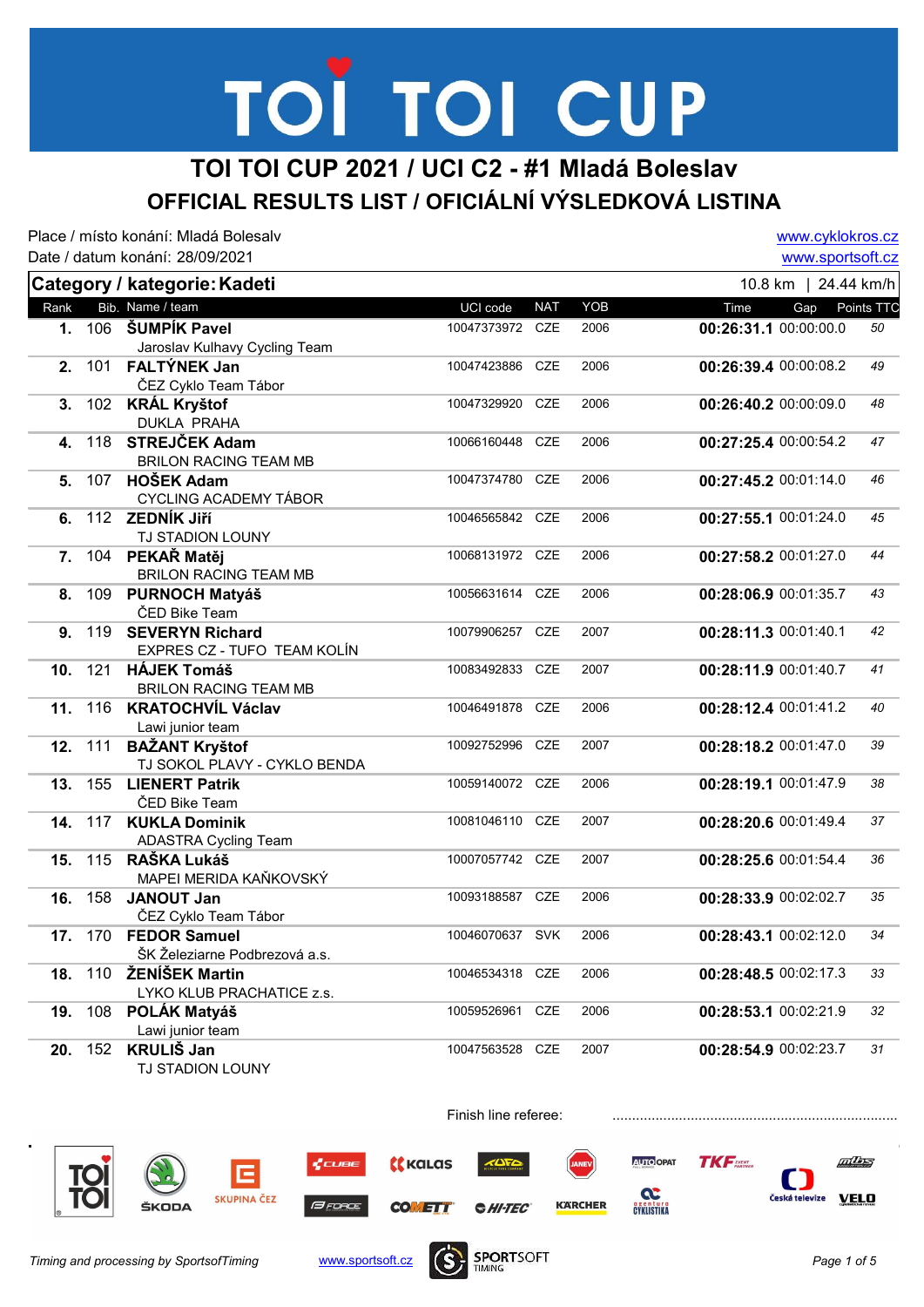# TOÏ TOI CUP

#### TOI TOI CUP 2021 / UCI C2 - #1 Mladá Boleslav OFFICIAL RESULTS LIST / OFICIÁLNÍ VÝSLEDKOVÁ LISTINA

|      |     | Place / místo konání: Mladá Bolesaly |                 |            |      | www.cyklokros.cz      |            |
|------|-----|--------------------------------------|-----------------|------------|------|-----------------------|------------|
|      |     | Date / datum konání: 28/09/2021      |                 |            |      | www.sportsoft.cz      |            |
|      |     | Category / kategorie: Kadeti         |                 |            |      | 10.8 km   24.44 km/h  |            |
| Rank |     | Bib. Name / team                     | UCI code        | <b>NAT</b> | YOB  | Time<br>Gap           | Points TTC |
| 21.  | 137 | <b>HARLENDER Lukáš</b>               | 10079066195 CZE |            | 2007 | 00:28:55.1 00:02:24.0 | 30         |
|      |     | cyklo team KOLARNA                   |                 |            |      |                       |            |
| 22.  | 138 | JAROŠ Nikola                         | 10079309305 CZE |            | 2007 | 00:28:56.6 00:02:25.5 | 29         |
|      |     | MAPEI MERIDA KAŇKOVSKÝ               |                 |            |      |                       |            |
| 23.  | 123 | <b>BRÜCKNER Filip</b>                | 10059128857 CZE |            | 2006 | 00:29:08.4 00:02:37.2 | 28         |
|      |     | <b>BRILON RACING TEAM MB</b>         |                 |            |      |                       |            |
| 24.  | 164 | HUSÁR Jakub                          | 10058953449 SVK |            | 2006 | 00:29:11.9 00:02:40.7 | 27         |
|      |     | Flaviol - Bike Team Spiš             |                 |            |      |                       |            |
| 25.  | 153 | <b>HABR Jakub</b>                    | 10114189693 CZE |            | 2006 | 00:29:23.6 00:02:52.5 | 26         |
|      |     | ČED Bike Team                        |                 |            |      |                       |            |
| 26.  | 125 | <b>MALÝ Jakub</b>                    | 10047383672 CZE |            | 2006 | 00:29:24.1 00:02:52.9 | 25         |
|      |     | ČED Bike Team                        | 10046080135 SVK |            |      |                       |            |
| 27.  | 181 | <b>MROCEK Adam</b>                   |                 |            | 2006 | 00:29:24.3 00:02:53.1 | 24         |
| 28.  | 168 | Ck Dobřany<br><b>HAVEL Matěj</b>     | 10085962794     | CZE        | 2006 | 00:29:27.4 00:02:56.2 | 23         |
|      |     | Lawi junior team                     |                 |            |      |                       |            |
| 29.  |     | 127 HRADISKÝ Zdeněk                  | 10058327494     | CZE        | 2006 | 00:29:28.4 00:02:57.2 | 22         |
|      |     | <b>BRILON RACING TEAM MB</b>         |                 |            |      |                       |            |
| 30.  |     | 114 KNIHA Petr                       | 10054141239     | CZE        | 2006 | 00:29:33.4 00:03:02.2 | 21         |
|      |     | EXPRES CZ - TUFO TEAM KOLÍN          |                 |            |      |                       |            |
| 31.  | 130 | <b>HABR Christien</b>                | 10047406409     | CZE        | 2006 | 00:29:36.6 00:03:05.4 | 20         |
|      |     | ČED Bike Team                        |                 |            |      |                       |            |
| 32.  | 174 | <b>MATOULEK Jiří</b>                 | 10106279143     | CZE        | 2006 | 00:29:44.6 00:03:13.4 | 19         |
|      |     | EXPRES CZ - TUFO TEAM KOLÍN          |                 |            |      |                       |            |
| 33.  | 150 | <b>KOLÁŘ David</b>                   | 10097450022 CZE |            | 2007 | 00:29:49.1 00:03:17.9 | 18         |
|      |     | <b>ADASTRA Cycling Team</b>          |                 |            |      |                       |            |
| 34.  | 141 | <b>MEIER Tomáš</b>                   | 10085448088     | <b>CZE</b> | 2007 | 00:29:49.8 00:03:18.6 | 17         |
|      |     | <b>BRILON RACING TEAM MB</b>         |                 |            |      |                       |            |
| 35.  | 178 | <b>SMEJKAL Adam</b>                  | 10081593754     | <b>CZE</b> | 2006 | 00:29:50.4 00:03:19.2 | 16         |
|      |     | <b>BRILON RACING TEAM MB</b>         |                 |            |      |                       |            |
| 36.  | 151 | <b>BOHÁČ Václav</b>                  | 10080866355 CZE |            | 2006 | 00:29:51.6 00:03:20.4 | 15         |
|      |     | <b>TJ STADION LOUNY</b>              |                 |            |      |                       |            |
| 37.  | 120 | <b>LESAGE Marek</b>                  | 10101389939 CZE |            | 2006 | 00:29:53.2 00:03:22.0 | 14         |
|      |     | ČED Bike Team                        |                 |            |      |                       |            |
| 38.  | 162 | <b>RAUSCHERT Albert</b>              | 10097359587 CZE |            | 2007 | 00:29:55.6 00:03:24.4 | 13         |
|      |     | DUKLA PRAHA<br><b>BŘÍZA Vojtěch</b>  | 10058811686     | CZE        | 2006 |                       | $12\,$     |
| 39.  | 165 | EXPRES CZ - TUFO TEAM KOLÍN          |                 |            |      | 00:29:58.6 00:03:27.4 |            |
| 40.  | 136 | <b>MITÁŠ Robert</b>                  | 10047339216 CZE |            | 2007 | 00:30:01.6 00:03:30.4 | 11         |
|      |     | ČED Bike Team                        |                 |            |      |                       |            |





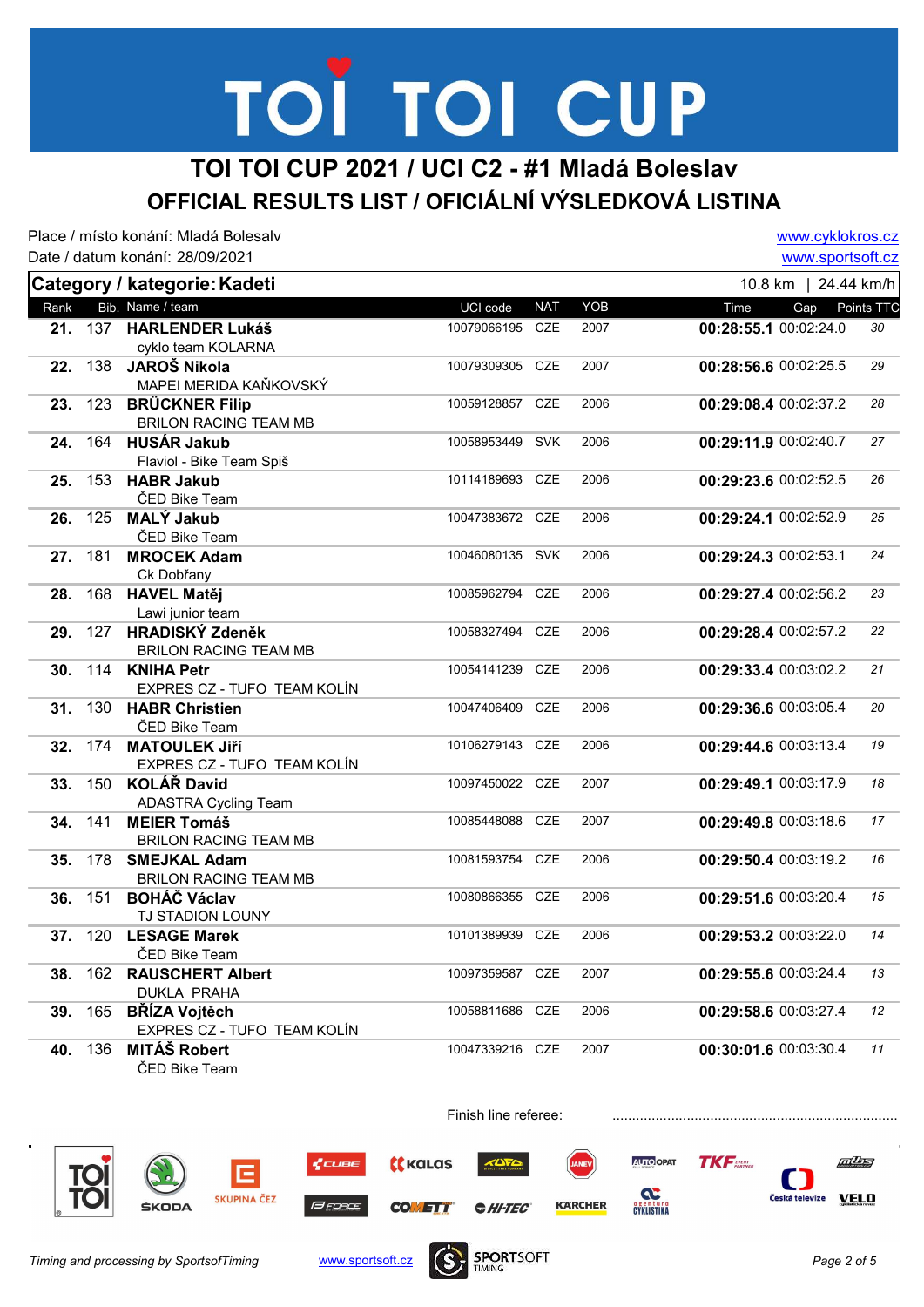## TOI TOI CUP

#### TOI TOI CUP 2021 / UCI C2 - #1 Mladá Boleslav OFFICIAL RESULTS LIST / OFICIÁLNÍ VÝSLEDKOVÁ LISTINA

Place / místo konání: Mladá Bolesalv Date / datum konání: 28/09/2021 www.cyklokros.cz www.sportsoft.cz Category / kategorie: Kadeti Rank Bib. Name / team **Subset Contains the Content Contains Contains Contains Contains Contains Contains Conta** 10.8 km | 24.44 km/h 41. FRIEDEL David 00:30:05.6 DK Bikeshop RACING Team 00:30:05.6 00:03:34.4 10 42. 177 BARTOŠ Karel 10097640079 CZE 2006 BRILON RACING TEAM MB  $0.30:06.000:03:34.8$  9 43. 129 JEŘÁBEK Ondřei 10047379127 CZE 2006 DUKLA PRAHA 00:30:08.4 00:03:37.2 8 44. 156 PIETRZAK Piotr **10079665979 POL** 2007 UKS KRUPIŃSKI SUSZEC-KONWA BIKE 00:30:09.1 00:03:37.9 45. 163 HOFMAN Eliáš 10066694655 CZE 2007 BRILON RACING TEAM MB  $0.30:10.8$  00:03:39.6 6 **46.** 172 **ŠVARC Matei 10105428169 CZE** 2007 ŠK Železiarne Podbrezová a.s.  $0.30:12.100:03:40.9$  5 47. 147 KORBEL Matyáš 10108361714 CZE 2007 TJ LOKOMOTIVA BEROUN  $00:30:16.4$  00:03:45.2 4 48. 124 HŘEBEJK Dominik 10059744910 CZE 2007 EXPRES CZ - TUFO TEAM KOLÍN  $00:30:16.9$   $00:03:45.7$  3 **49.** 113 PŘENOSIL Marek 10080874035 CZE 2007 TJ STADION LOUNY  $00:30:21.400:03:50.2$  2 50. 128 KRISTL Lukáš 10084771920 CZE 2007 BRILON RACING TEAM MB  $00:30:27.100:03:55.9$  1 51. 182 HLUBINA Jakub 10055023939 SVK 2007 Ck Dobřany  $00:30:28.7$  00:03:57.5 0 52. 167 MELICHAR Josef 10085081209 CZE 2006 Lawi junior team  $0.30:38.100:04:06.9$  0 53. 134 KUČERA Jonáš 10081048332 CZE 2006 ADASTRA Cycling Team  $00:30:47.600:04:16.4$  0 54. 160 FRAJBIŠ Adam 10092303463 CZE 2007 DUKLA PRAHA  $00:31:05.1$  00:04:33.9 0 55. 176 PROCHÁZKA Matěj 10106726555 CZE 2007 00:31:10.6 00:04:39.4 0 TUFO PARDUS Prostějov z.s. **56.** 171 MEDVEĎ Jerguš 10046039618 SVK 2006 ŠK Železiarne Podbrezová a.s.  $00:31:19.1$   $00:04:47.9$  0 57. 148 **ALINA Adam Hugo** 10092752693 CZE 2007 ADASTRA Cycling Team 00:31:19.6 00:04:48.4 0 58. 157 WAWRZYCZEK Jacek 10079666181 POL 2007 00:31:33.1 00:05:01.9 0 UKS Krupiński Suszec - TREK 59. 143 DĚTÁK Mikuláš 10081045706 CZE 2007 ADASTRA Cycling Team  $0.31:38.900:05:07.7$  0 60. 140 HAVELKA Matěj v vyhlásních prostavení (\* 10084969859 CZE 2007 BRILON RACING TEAM MB  $00:31:51.1$  00:05:19.9 0



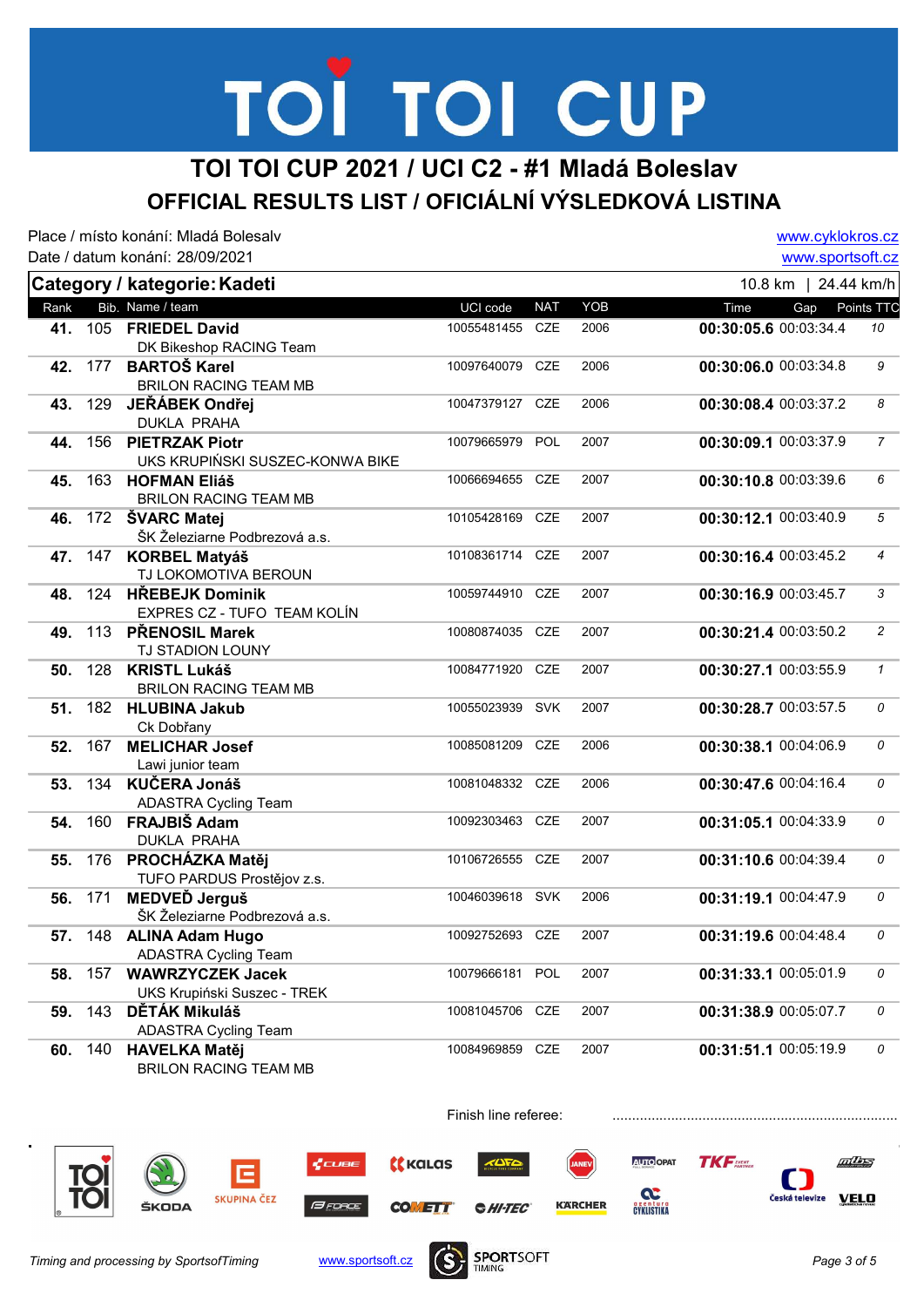# TOÏ TOI CUP

#### TOI TOI CUP 2021 / UCI C2 - #1 Mladá Boleslav OFFICIAL RESULTS LIST / OFICIÁLNÍ VÝSLEDKOVÁ LISTINA

Place / místo konání: Mladá Bolesalv Date / datum konání: 28/09/2021

www.cyklokros.cz www.sportsoft.cz

|      |         |                               |                 |            |      | www.oportoon.oz       |            |
|------|---------|-------------------------------|-----------------|------------|------|-----------------------|------------|
|      |         | Category / kategorie: Kadeti  |                 |            |      | 10.8 km   24.44 km/h  |            |
| Rank |         | Bib. Name / team              | UCI code        | <b>NAT</b> | YOB  | Time<br>Gap           | Points TTC |
|      | 61. 139 | <b>POSPÍŠIL Filip</b>         | 10047464306     | CZE        | 2007 | 00:32:22.1 00:05:50.9 | 0          |
|      |         | ČED Bike Team                 |                 |            |      |                       |            |
| 62.  |         | 145 VANKA Matouš              | 10085326032 CZE |            | 2007 | 00:32:30.6 00:05:59.4 | 0          |
|      |         | EXPRES CZ - TUFO TEAM KOLÍN   |                 |            |      |                       |            |
| 63.  | 126     | <b>KERL Sebastian</b>         | 10059527163 CZE |            | 2007 | 00:33:00.0 00:06:28.8 | 0          |
|      |         | Author team Stupno            |                 |            |      |                       |            |
| 64.  | 175     | MIŇOVSKÝ Petr                 | 10067045067 CZE |            | 2007 | 00:33:05.0 00:06:33.8 | 0          |
|      |         | <b>BRILON RACING TEAM MB</b>  |                 |            |      |                       |            |
| 65.  | 146     | VINŠ Josef                    | 10108133156     | CZE        | 2007 | 00:33:10.0 00:06:38.8 | 0          |
|      |         | AUTO ŠKODA MLADÁ BOLESLAV     |                 |            |      |                       |            |
| 66.  | 183     | <b>VALKO Matěj</b>            | 10079561505 SVK |            | 2007 | 00:33:34.0 00:07:02.8 | 0          |
|      |         | Ck Dobřany                    |                 |            |      |                       |            |
| 67.  | 144     | <b>BLAŽEK Aleš</b>            | 10048061864 CZE |            | 2007 | 00:34:04.0 00:07:32.8 | 0          |
|      |         | Jaroslav Kulhavy Cycling Team |                 |            |      |                       |            |
| 68.  | 180     | <b>LAZUR Josef</b>            | 10104976212 CZE |            | 2007 | 00:35:06.0 00:08:34.8 | 0          |
|      |         | <b>ACS Drak Vrbno</b>         |                 |            |      |                       |            |
| 69.  | 173     | <b>NOVÁK Filip</b>            | 10097731625 CZE |            | 2007 | $-1$ lap(s)           | 0          |
|      |         | TUFO PARDUS Prostějov z.s.    |                 |            |      |                       |            |
| 70.  | 135     | ŠPAČEK Marek                  | 10081047524 CZE |            | 2006 | $-1$ lap(s)           | 0          |
|      |         | <b>ADASTRA Cycling Team</b>   |                 |            |      |                       |            |
|      | 161     | PODAŘIL Jan                   | 10047108941 CZE |            | 2006 | <b>DNF</b>            |            |
|      |         | <b>DUKLA PRAHA</b>            |                 |            |      |                       |            |
|      | 159     | <b>BRADÁČ Adam</b>            | 10047382662 CZE |            | 2006 | <b>DNF</b>            |            |
|      |         | <b>DUKLA PRAHA</b>            |                 |            |      |                       |            |
|      | 131     | <b>JANÍK David</b>            | 10028268915 CZE |            | 2006 | <b>DNF</b>            |            |
|      |         | Kovo Praha                    |                 |            |      |                       |            |
|      | 122     | NÁGR Ondřej                   | 10093319337 CZE |            | 2007 | <b>DNF</b>            |            |
|      |         | <b>CYCLING ACADEMY TÁBOR</b>  |                 |            |      |                       |            |
|      | 179     | <b>ELČKNER Nick</b>           | 10092625179     | CZE        | 2007 | <b>DNF</b>            |            |
|      |         | Jaroslav Kulhavy Cycling Team |                 |            |      |                       |            |
|      | 154     | <b>LEFFLER Kryštof</b>        | 10092773612     | CZE        | 2006 | <b>DNS</b>            |            |
|      |         | ČED Bike Team                 |                 |            |      |                       |            |